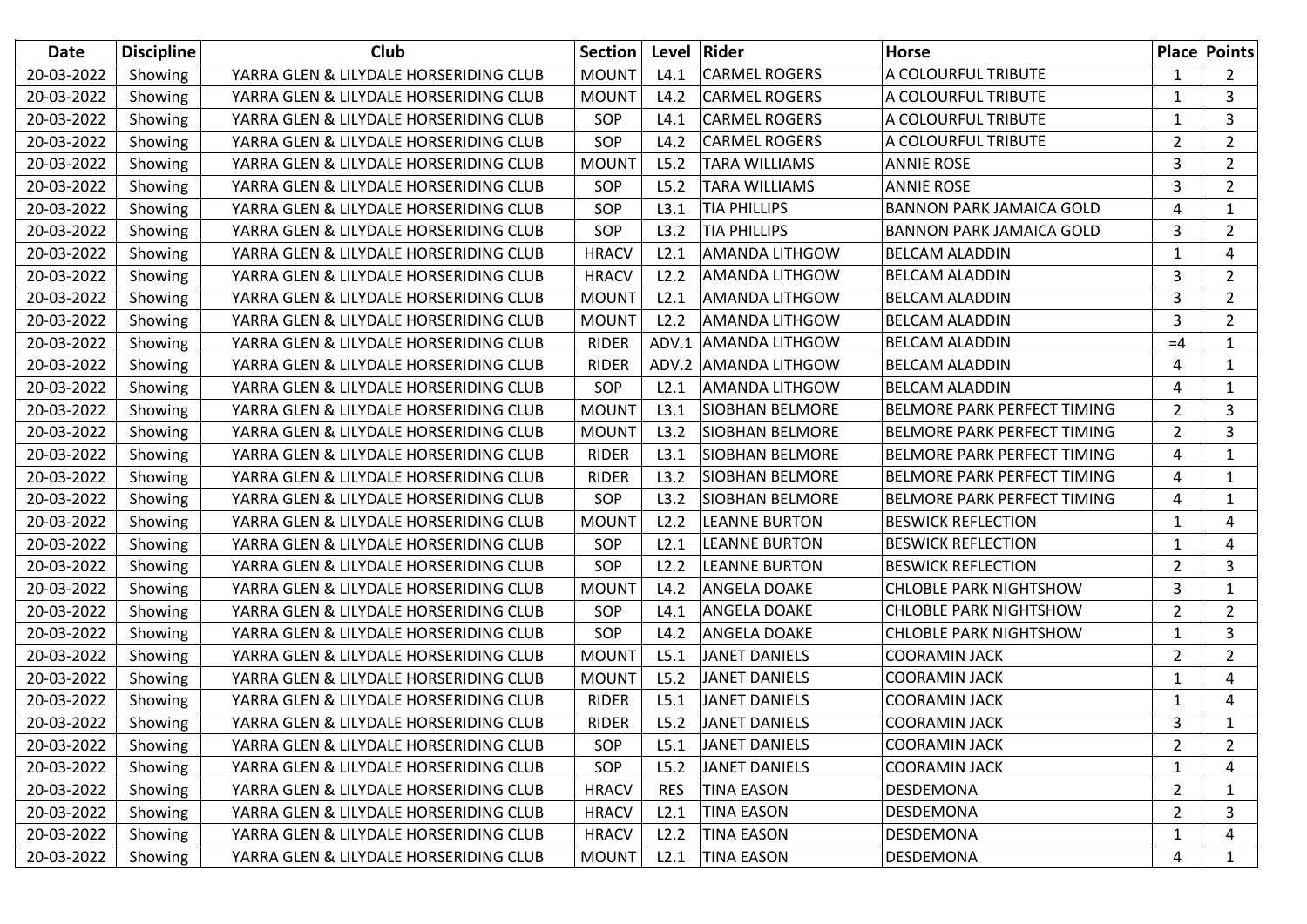| 20-03-2022 | Showing | YARRA GLEN & LILYDALE HORSERIDING CLUB | <b>MOUNT</b> | L2.2 | <b>TINA EASON</b>       | DESDEMONA                    | 4              | 1              |
|------------|---------|----------------------------------------|--------------|------|-------------------------|------------------------------|----------------|----------------|
| 20-03-2022 | Showing | YARRA GLEN & LILYDALE HORSERIDING CLUB | SOP          | L2.2 | <b>TINA EASON</b>       | DESDEMONA                    | 3              | $\overline{2}$ |
| 20-03-2022 | Showing | YARRA GLEN & LILYDALE HORSERIDING CLUB | <b>MOUNT</b> |      | ADV.1 NATASHA MONCKTON  | <b>DM PLAYER</b>             | 3              | $\overline{2}$ |
| 20-03-2022 | Showing | YARRA GLEN & LILYDALE HORSERIDING CLUB | <b>MOUNT</b> |      | ADV.2 NATASHA MONCKTON  | <b>DM PLAYER</b>             | $\overline{2}$ | 3              |
| 20-03-2022 | Showing | YARRA GLEN & LILYDALE HORSERIDING CLUB | SOP          |      | ADV.1 NATASHA MONCKTON  | <b>DM PLAYER</b>             | 3              | $\overline{2}$ |
| 20-03-2022 | Showing | YARRA GLEN & LILYDALE HORSERIDING CLUB | SOP          |      | ADV.2 NATASHA MONCKTON  | <b>DM PLAYER</b>             | 2              | 3              |
| 20-03-2022 | Showing | YARRA GLEN & LILYDALE HORSERIDING CLUB | <b>RES</b>   | CH.2 | NATASHA MONCKTON        | <b>DM PLAYER</b>             | $\overline{2}$ | $\mathbf{1}$   |
| 20-03-2022 | Showing | YARRA GLEN & LILYDALE HORSERIDING CLUB | <b>HRACV</b> | L2.1 | JANE RILEY              | <b>DOUBLE S RAIN</b>         | 3              | $\overline{2}$ |
| 20-03-2022 | Showing | YARRA GLEN & LILYDALE HORSERIDING CLUB | <b>HRACV</b> | L2.2 | JANE RILEY              | <b>DOUBLE S RAIN</b>         | 4              | $\mathbf{1}$   |
| 20-03-2022 | Showing | YARRA GLEN & LILYDALE HORSERIDING CLUB | <b>MOUNT</b> | L2.1 | <b>JANE RILEY</b>       | <b>DOUBLE S RAIN</b>         | $\overline{2}$ | 3              |
| 20-03-2022 | Showing | YARRA GLEN & LILYDALE HORSERIDING CLUB | <b>RIDER</b> | L2.1 | <b>JANE RILEY</b>       | <b>DOUBLE S RAIN</b>         | 1              | $\overline{2}$ |
| 20-03-2022 | Showing | YARRA GLEN & LILYDALE HORSERIDING CLUB | <b>RIDER</b> | L2.2 | JANE RILEY              | <b>DOUBLE S RAIN</b>         | 1              | $\overline{2}$ |
| 20-03-2022 | Showing | YARRA GLEN & LILYDALE HORSERIDING CLUB | SOP          | L2.1 | JANE RILEY              | <b>DOUBLE S RAIN</b>         | 3              | $\overline{2}$ |
| 20-03-2022 | Showing | YARRA GLEN & LILYDALE HORSERIDING CLUB | SOP          | L2.2 | <b>JANE RILEY</b>       | <b>DOUBLE S RAIN</b>         | 4              | $\mathbf{1}$   |
| 20-03-2022 | Showing | YARRA GLEN & LILYDALE HORSERIDING CLUB | <b>HRACV</b> | L4.1 | <b>MELANIE MCCULLEN</b> | FLOWERFIELD SUPERMOON        | 1              | $\mathbf{1}$   |
| 20-03-2022 | Showing | YARRA GLEN & LILYDALE HORSERIDING CLUB | <b>HRACV</b> | L4.2 | <b>MELANIE MCCULLEN</b> | <b>FLOWERFIELD SUPERMOON</b> | 1              | 1              |
| 20-03-2022 | Showing | YARRA GLEN & LILYDALE HORSERIDING CLUB | <b>MOUNT</b> | L4.1 | <b>MELANIE MCCULLEN</b> | FLOWERFIELD SUPERMOON        | $\overline{2}$ | $\mathbf{1}$   |
| 20-03-2022 | Showing | YARRA GLEN & LILYDALE HORSERIDING CLUB | <b>MOUNT</b> | L4.2 | <b>MELANIE MCCULLEN</b> | <b>FLOWERFIELD SUPERMOON</b> | $\overline{2}$ | $\overline{2}$ |
| 20-03-2022 | Showing | YARRA GLEN & LILYDALE HORSERIDING CLUB | SOP          | L4.1 | <b>MELANIE MCCULLEN</b> | FLOWERFIELD SUPERMOON        | 3              | $\mathbf{1}$   |
| 20-03-2022 | Showing | YARRA GLEN & LILYDALE HORSERIDING CLUB | SOP          | L4.2 | <b>MELANIE MCCULLEN</b> | <b>FLOWERFIELD SUPERMOON</b> | 3              | $\mathbf{1}$   |
| 20-03-2022 | Showing | YARRA GLEN & LILYDALE HORSERIDING CLUB | <b>MOUNT</b> | L5.1 | <b>ANNE MURTIC</b>      | <b>JASPER</b>                | 1              | 3              |
| 20-03-2022 | Showing | YARRA GLEN & LILYDALE HORSERIDING CLUB | <b>MOUNT</b> | L5.2 | <b>ANNE MURTIC</b>      | <b>JASPER</b>                | $\overline{2}$ | 3              |
| 20-03-2022 | Showing | YARRA GLEN & LILYDALE HORSERIDING CLUB | <b>RIDER</b> | L5.1 | <b>ANNE MURTIC</b>      | <b>JASPER</b>                | 3              | $\overline{2}$ |
| 20-03-2022 | Showing | YARRA GLEN & LILYDALE HORSERIDING CLUB | <b>RIDER</b> | L5.2 | <b>ANNE MURTIC</b>      | <b>JASPER</b>                | 1              | 3              |
| 20-03-2022 | Showing | YARRA GLEN & LILYDALE HORSERIDING CLUB | SOP          | L5.1 | <b>ANNE MURTIC</b>      | <b>JASPER</b>                | 1              | 3              |
| 20-03-2022 | Showing | YARRA GLEN & LILYDALE HORSERIDING CLUB | SOP          | L5.2 | <b>ANNE MURTIC</b>      | <b>JASPER</b>                | 2              | 3              |
| 20-03-2022 | Showing | YARRA GLEN & LILYDALE HORSERIDING CLUB | <b>HRACV</b> | L3.1 | <b>JENNIE KADIKI</b>    | <b>MYSTIC PARK CHANEL</b>    | 3              | $\overline{2}$ |
| 20-03-2022 | Showing | YARRA GLEN & LILYDALE HORSERIDING CLUB | <b>HRACV</b> | L3.2 | <b>JENNIE KADIKI</b>    | <b>MYSTIC PARK CHANEL</b>    | $\overline{2}$ | 3              |
| 20-03-2022 | Showing | YARRA GLEN & LILYDALE HORSERIDING CLUB | <b>MOUNT</b> | CH.1 | JENNIE KADIKI           | <b>MYSTIC PARK CHANEL</b>    | 1              | $\overline{2}$ |
| 20-03-2022 | Showing | YARRA GLEN & LILYDALE HORSERIDING CLUB | <b>MOUNT</b> | CH.2 | JENNIE KADIKI           | <b>MYSTIC PARK CHANEL</b>    | 1              | $\overline{2}$ |
| 20-03-2022 | Showing | YARRA GLEN & LILYDALE HORSERIDING CLUB | <b>MOUNT</b> | L3.1 | JENNIE KADIKI           | <b>MYSTIC PARK CHANEL</b>    | $\mathbf{1}$   | 4              |
| 20-03-2022 | Showing | YARRA GLEN & LILYDALE HORSERIDING CLUB | <b>MOUNT</b> | L3.2 | JENNIE KADIKI           | <b>MYSTIC PARK CHANEL</b>    | 1              | 4              |
| 20-03-2022 | Showing | YARRA GLEN & LILYDALE HORSERIDING CLUB | <b>RIDER</b> | L3.1 | <b>JENNIE KADIKI</b>    | <b>MYSTIC PARK CHANEL</b>    | $\overline{2}$ | 3              |
| 20-03-2022 | Showing | YARRA GLEN & LILYDALE HORSERIDING CLUB | RIDER        | L3.2 | JENNIE KADIKI           | <b>MYSTIC PARK CHANEL</b>    | 1              | 4              |
| 20-03-2022 | Showing | YARRA GLEN & LILYDALE HORSERIDING CLUB | <b>RES</b>   | CH.1 | JENNIE KADIKI           | <b>MYSTIC PARK CHANEL</b>    | $\overline{2}$ | $\mathbf{1}$   |
| 20-03-2022 | Showing | YARRA GLEN & LILYDALE HORSERIDING CLUB | SOP          | L3.1 | <b>JENNIE KADIKI</b>    | <b>MYSTIC PARK CHANEL</b>    | 1              | 4              |
| 20-03-2022 | Showing | YARRA GLEN & LILYDALE HORSERIDING CLUB | <b>SOP</b>   | L3.2 | <b>JENNIE KADIKI</b>    | <b>MYSTIC PARK CHANEL</b>    | $\mathbf{1}$   | 4              |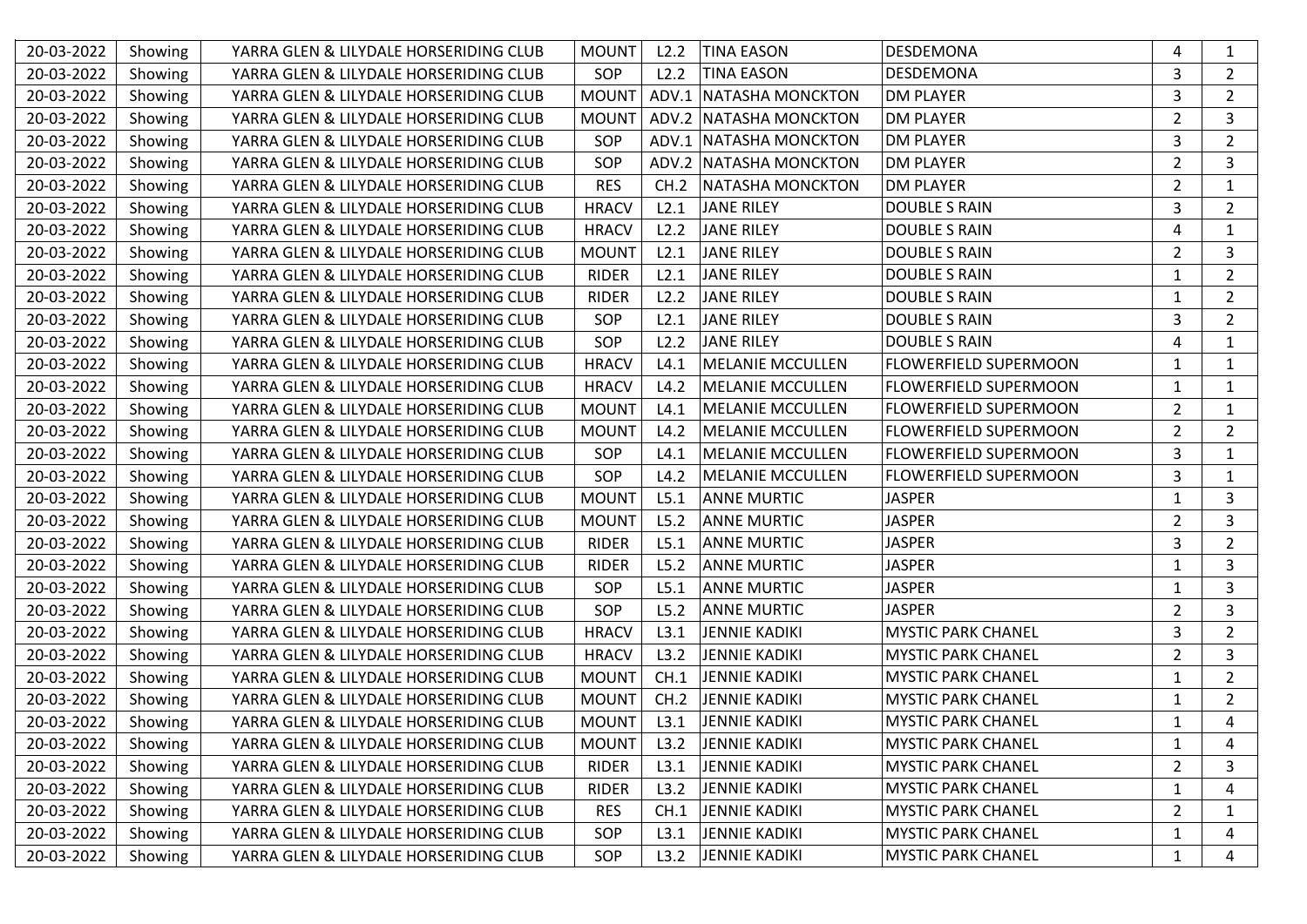| 20-03-2022 | Showing | YARRA GLEN & LILYDALE HORSERIDING CLUB | <b>MOUNT</b> |            | ADV.1 SAMANTHA FRASER       | PS MONTAZUMA            | 4              | 1              |
|------------|---------|----------------------------------------|--------------|------------|-----------------------------|-------------------------|----------------|----------------|
| 20-03-2022 | Showing | YARRA GLEN & LILYDALE HORSERIDING CLUB | SOP          |            | ADV.2 SAMANTHA FRASER       | PS MONTAZUMA            | 4              | 1              |
| 20-03-2022 | Showing | YARRA GLEN & LILYDALE HORSERIDING CLUB | <b>HRACV</b> |            | ADV.1 STEVEN GIBBONS        | REGAL BENTONELLO        | 2              | 1              |
| 20-03-2022 | Showing | YARRA GLEN & LILYDALE HORSERIDING CLUB | <b>HRACV</b> |            | ADV.2 STEVEN GIBBONS        | <b>REGAL BENTONELLO</b> | $\overline{2}$ | 1              |
| 20-03-2022 | Showing | YARRA GLEN & LILYDALE HORSERIDING CLUB | <b>MOUNT</b> |            | ADV.1 STEVEN GIBBONS        | <b>REGAL BENTONELLO</b> | 1              | 4              |
| 20-03-2022 | Showing | YARRA GLEN & LILYDALE HORSERIDING CLUB | <b>MOUNT</b> |            | ADV.2 STEVEN GIBBONS        | <b>REGAL BENTONELLO</b> | 1              | 4              |
| 20-03-2022 | Showing | YARRA GLEN & LILYDALE HORSERIDING CLUB | <b>MOUNT</b> | <b>RES</b> | <b>STEVEN GIBBONS</b>       | <b>REGAL BENTONELLO</b> | $\mathbf{2}$   |                |
| 20-03-2022 | Showing | YARRA GLEN & LILYDALE HORSERIDING CLUB | <b>MOUNT</b> | <b>RES</b> | <b>STEVEN GIBBONS</b>       | <b>REGAL BENTONELLO</b> | $\overline{2}$ | 1              |
| 20-03-2022 | Showing | YARRA GLEN & LILYDALE HORSERIDING CLUB | <b>RIDER</b> |            | ADV.1 STEVEN GIBBONS        | <b>REGAL BENTONELLO</b> | 2              | 3              |
| 20-03-2022 | Showing | YARRA GLEN & LILYDALE HORSERIDING CLUB | <b>RIDER</b> |            | ADV.2 STEVEN GIBBONS        | <b>REGAL BENTONELLO</b> | $\mathbf{1}$   | 4              |
| 20-03-2022 | Showing | YARRA GLEN & LILYDALE HORSERIDING CLUB | <b>RIDER</b> | <b>RES</b> | <b>STEVEN GIBBONS</b>       | <b>REGAL BENTONELLO</b> | 2              | 1              |
| 20-03-2022 | Showing | YARRA GLEN & LILYDALE HORSERIDING CLUB | <b>RIDER</b> | CH.2       | <b>STEVEN GIBBONS</b>       | REGAL BENTONELLO        | 1              | $\overline{2}$ |
| 20-03-2022 | Showing | YARRA GLEN & LILYDALE HORSERIDING CLUB | <b>SOP</b>   |            | <b>ADV.1 STEVEN GIBBONS</b> | <b>REGAL BENTONELLO</b> | 1              | 4              |
| 20-03-2022 | Showing | YARRA GLEN & LILYDALE HORSERIDING CLUB | <b>SOP</b>   |            | ADV.2 STEVEN GIBBONS        | <b>REGAL BENTONELLO</b> | 1              | 4              |
| 20-03-2022 | Showing | YARRA GLEN & LILYDALE HORSERIDING CLUB | SOP          |            | CH.1 STEVEN GIBBONS         | <b>REGAL BENTONELLO</b> | 1              | $\overline{2}$ |
| 20-03-2022 | Showing | YARRA GLEN & LILYDALE HORSERIDING CLUB | SOP          | CH.2       | <b>STEVEN GIBBONS</b>       | <b>REGAL BENTONELLO</b> | 1              | $\overline{2}$ |
| 20-03-2022 | Showing | YARRA GLEN & LILYDALE HORSERIDING CLUB | <b>HRACV</b> | L3.1       | <b>STACEY BATES</b>         | ROYAL ARCHWAY           | 4              |                |
| 20-03-2022 | Showing | YARRA GLEN & LILYDALE HORSERIDING CLUB | <b>HRACV</b> | L3.2       | <b>STACEY BATES</b>         | ROYAL ARCHWAY           | 1              | 4              |
| 20-03-2022 | Showing | YARRA GLEN & LILYDALE HORSERIDING CLUB | <b>MOUNT</b> | L3.1       | <b>STACEY BATES</b>         | ROYAL ARCHWAY           | 3              | $\overline{2}$ |
| 20-03-2022 | Showing | YARRA GLEN & LILYDALE HORSERIDING CLUB | <b>MOUNT</b> | L3.2       | <b>STACEY BATES</b>         | ROYAL ARCHWAY           | 4              | 1              |
| 20-03-2022 | Showing | YARRA GLEN & LILYDALE HORSERIDING CLUB | <b>RIDER</b> | L3.1       | <b>STACEY BATES</b>         | ROYAL ARCHWAY           | 1              | 4              |
| 20-03-2022 | Showing | YARRA GLEN & LILYDALE HORSERIDING CLUB | <b>RIDER</b> | L3.2       | <b>STACEY BATES</b>         | ROYAL ARCHWAY           | $\overline{2}$ | 3              |
| 20-03-2022 | Showing | YARRA GLEN & LILYDALE HORSERIDING CLUB | <b>SOP</b>   | L3.1       | <b>STACEY BATES</b>         | ROYAL ARCHWAY           | $\overline{2}$ | 3              |
| 20-03-2022 | Showing | YARRA GLEN & LILYDALE HORSERIDING CLUB | <b>SOP</b>   | L3.2       | <b>STACEY BATES</b>         | ROYAL ARCHWAY           | 2              | 3              |
| 20-03-2022 | Showing | YARRA GLEN & LILYDALE HORSERIDING CLUB | <b>HRACV</b> | L2.1       | <b>MANDY EDWARDS</b>        | <b>SAN SASSY</b>        | 4              | 1              |
| 20-03-2022 | Showing | YARRA GLEN & LILYDALE HORSERIDING CLUB | <b>HRACV</b> | L2.2       | <b>MANDY EDWARDS</b>        | <b>SAN SASSY</b>        | 2              | 3              |
| 20-03-2022 | Showing | YARRA GLEN & LILYDALE HORSERIDING CLUB | <b>MOUNT</b> | L2.1       | <b>MANDY EDWARDS</b>        | <b>SAN SASSY</b>        | 1              | 4              |
| 20-03-2022 | Showing | YARRA GLEN & LILYDALE HORSERIDING CLUB | <b>MOUNT</b> | L2.2       | <b>MANDY EDWARDS</b>        | <b>SAN SASSY</b>        | $\overline{2}$ | 3              |
| 20-03-2022 | Showing | YARRA GLEN & LILYDALE HORSERIDING CLUB | <b>RIDER</b> | ADV.1      | <b>MANDY EDWARDS</b>        | <b>SAN SASSY</b>        | 1              | 4              |
| 20-03-2022 | Showing | YARRA GLEN & LILYDALE HORSERIDING CLUB | <b>RIDER</b> |            | ADV.2 MANDY EDWARDS         | <b>SAN SASSY</b>        | $\overline{2}$ | 3              |
| 20-03-2022 | Showing | YARRA GLEN & LILYDALE HORSERIDING CLUB | <b>RIDER</b> |            | CH.1   MANDY EDWARDS        | <b>SAN SASSY</b>        | $\mathbf{1}$   | $\overline{2}$ |
| 20-03-2022 | Showing | YARRA GLEN & LILYDALE HORSERIDING CLUB | <b>RIDER</b> | <b>RES</b> | <b>MANDY EDWARDS</b>        | <b>SAN SASSY</b>        | 2              | 1              |
| 20-03-2022 | Showing | YARRA GLEN & LILYDALE HORSERIDING CLUB | <b>SOP</b>   | L2.1       | <b>MANDY EDWARDS</b>        | <b>SAN SASSY</b>        | $\overline{2}$ | 3              |
| 20-03-2022 | Showing | YARRA GLEN & LILYDALE HORSERIDING CLUB | SOP          | L2.2       | <b>MANDY EDWARDS</b>        | <b>SAN SASSY</b>        | 1              | 4              |
| 20-03-2022 | Showing | YARRA GLEN & LILYDALE HORSERIDING CLUB | <b>HRACV</b> | CH.1       | <b>SHAREN GOTTS</b>         | SHARVALLEY BALOU        | $\mathbf{1}$   | $\overline{2}$ |
| 20-03-2022 | Showing | YARRA GLEN & LILYDALE HORSERIDING CLUB | <b>HRACV</b> | L3.1       | <b>SHAREN GOTTS</b>         | SHARVALLEY BALOU        | $\mathbf{1}$   | 4              |
| 20-03-2022 | Showing | YARRA GLEN & LILYDALE HORSERIDING CLUB | <b>HRACV</b> | L3.2       | <b>SHAREN GOTTS</b>         | SHARVALLEY BALOU        | 4              | 1              |